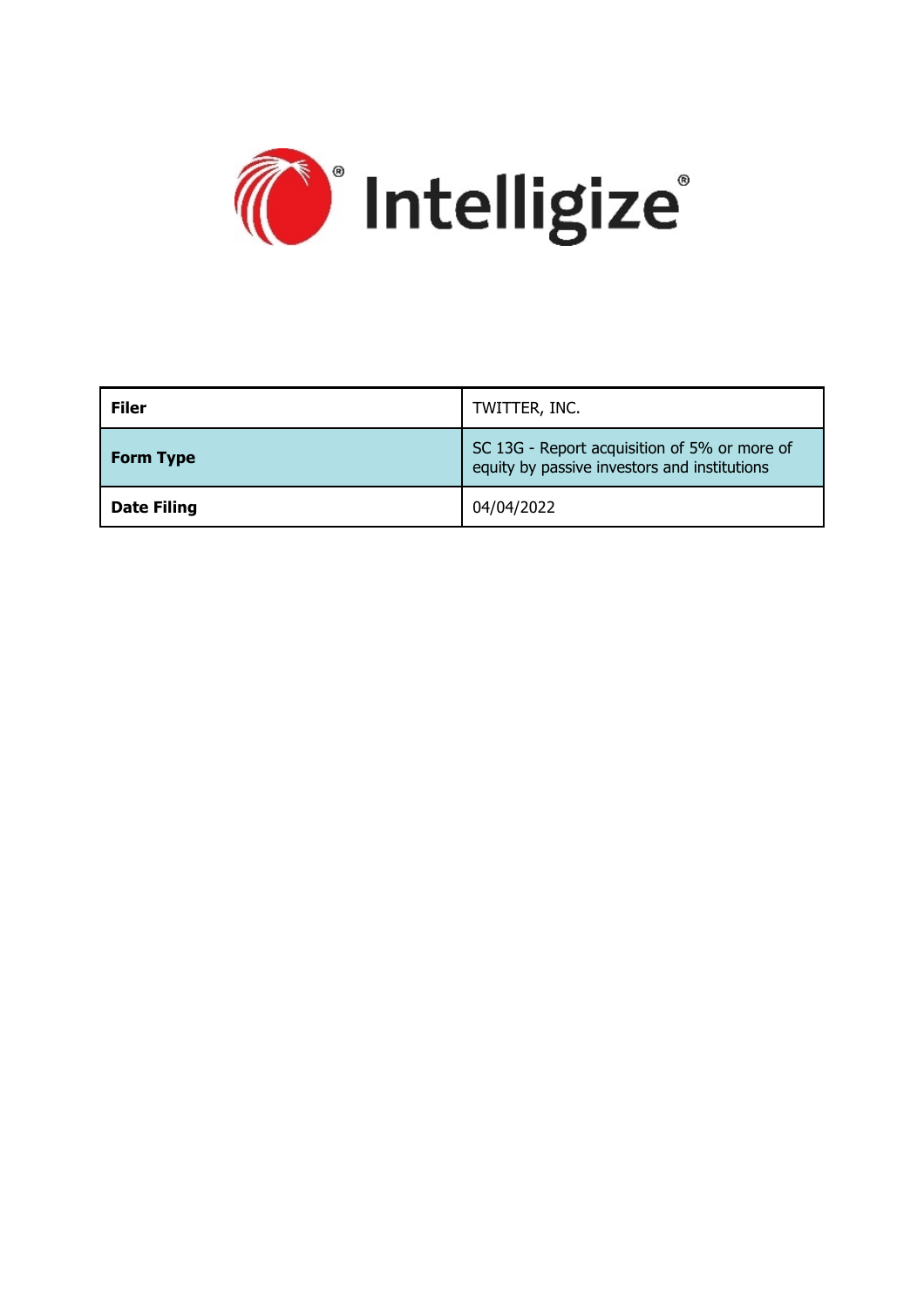**UNITED STATES SECURITIES AND EXCHANGE COMMISSION Washington, D.C. 20549 SCHEDULE 13G Under the Securities Exchange Act of 1934 (Amendment No. )\* Twitter Inc.** (Name of Issuer) **Common Stock** (Title of Class of Securities) **90184L102** (CUSIP Number) **March 14, 2022** (Date of Event which Requires Filing of this Statement)

Check the appropriate box to designate the rule pursuant to which this Schedule is filed:

- $\Box$  Rule 13d-1(b)
- $\boxtimes$  Rule 13d-1(c)
- $\Box$  Rule 13d-1(d)

\*The remainder of this cover page shall be filled out for a reporting person's initial filing on this form with respect to the subject class of securities, and for any subsequent amendment containing information which would alter the disclosures provided in a prior cover page. The information required in the remainder of this cover page shall not be deemed to be "filed" for the purpose of Section 18 of the Securities Exchange Act of 1934 ("Act") or otherwise subject to the liabilities of that section of the Act but shall be subject to all other provisions of the Act (however, see the Notes).

**13G** Page 2 of 5 Pages

|    | <b>NAME OF REPORTING PERSONS</b>  |        |                                                                      |                 |
|----|-----------------------------------|--------|----------------------------------------------------------------------|-----------------|
|    | Elon R. Musk                      |        |                                                                      |                 |
| 2  |                                   |        | CHECK THE APPROPRIATE BOX IF A MEMBER OF A GROUP                     |                 |
|    |                                   |        |                                                                      | $(a)$ $\square$ |
|    |                                   |        |                                                                      | $(b)$ $\square$ |
| 3  | <b>SECUSE ONLY</b>                |        |                                                                      |                 |
| 4  |                                   |        | CITIZENSHIP OR PLACE OF ORGANIZATION                                 |                 |
|    | <b>United States</b>              |        |                                                                      |                 |
|    | <b>NUMBER OF</b>                  | 5      | <b>SOLE VOTING POWER</b>                                             |                 |
|    |                                   |        | 73,486,938                                                           |                 |
|    | <b>SHARES</b>                     | 6      | <b>SHARED VOTING POWER</b>                                           |                 |
|    | <b>BENEFICIALLY</b>               |        |                                                                      |                 |
|    | <b>OWNED BY</b>                   |        |                                                                      |                 |
|    | <b>EACH</b>                       | $\tau$ | <b>SOLE DISPOSITIVE POWER</b>                                        |                 |
|    | <b>REPORTING</b>                  |        | 73,486,938                                                           |                 |
|    | <b>PERSON</b>                     |        |                                                                      |                 |
|    | WITH                              | 8      | <b>SHARED DISPOSITIVE POWER</b>                                      |                 |
|    |                                   |        |                                                                      |                 |
| 9  |                                   |        | AGGREGATE AMOUNT BENEFICIALLY OWNED BY EACH REPORTING PERSON         |                 |
|    | 73.486.938 shares of Common Stock |        |                                                                      |                 |
| 10 |                                   |        | CHECK BOX IF THE AGGREGATE AMOUNT IN ROW (9) EXCLUDES CERTAIN SHARES |                 |
|    |                                   |        |                                                                      | П               |
| 11 |                                   |        | PERCENT OF CLASS REPRESENTED BY AMOUNT IN ROW (9)                    |                 |
|    | 9.2% of Common Stock              |        |                                                                      |                 |
| 12 | <b>TYPE OF REPORTING PERSON</b>   |        |                                                                      |                 |
|    | ${\rm I\!N}$                      |        |                                                                      |                 |
|    |                                   |        |                                                                      |                 |

**13G** Page 3 of 5 Pages

### **Item 1.**

- (a) Name of Issuer: Twitter Inc. (the "Issuer")
- (b) Address of Issuer's Principal Executive Offices 1355 Market Street, Suite 900 San Francisco, CA 94103

#### **Item 2.**

- (a) Name of Person Filing Elon R. Musk
- (b) Address of Principal Business Office or, if none, Residence 2110 Ranch Road 620 S. #341886 Austin, TX 78734
- (c) Citizenship
- United States (d) Title of Class of Securities
- Common Stock